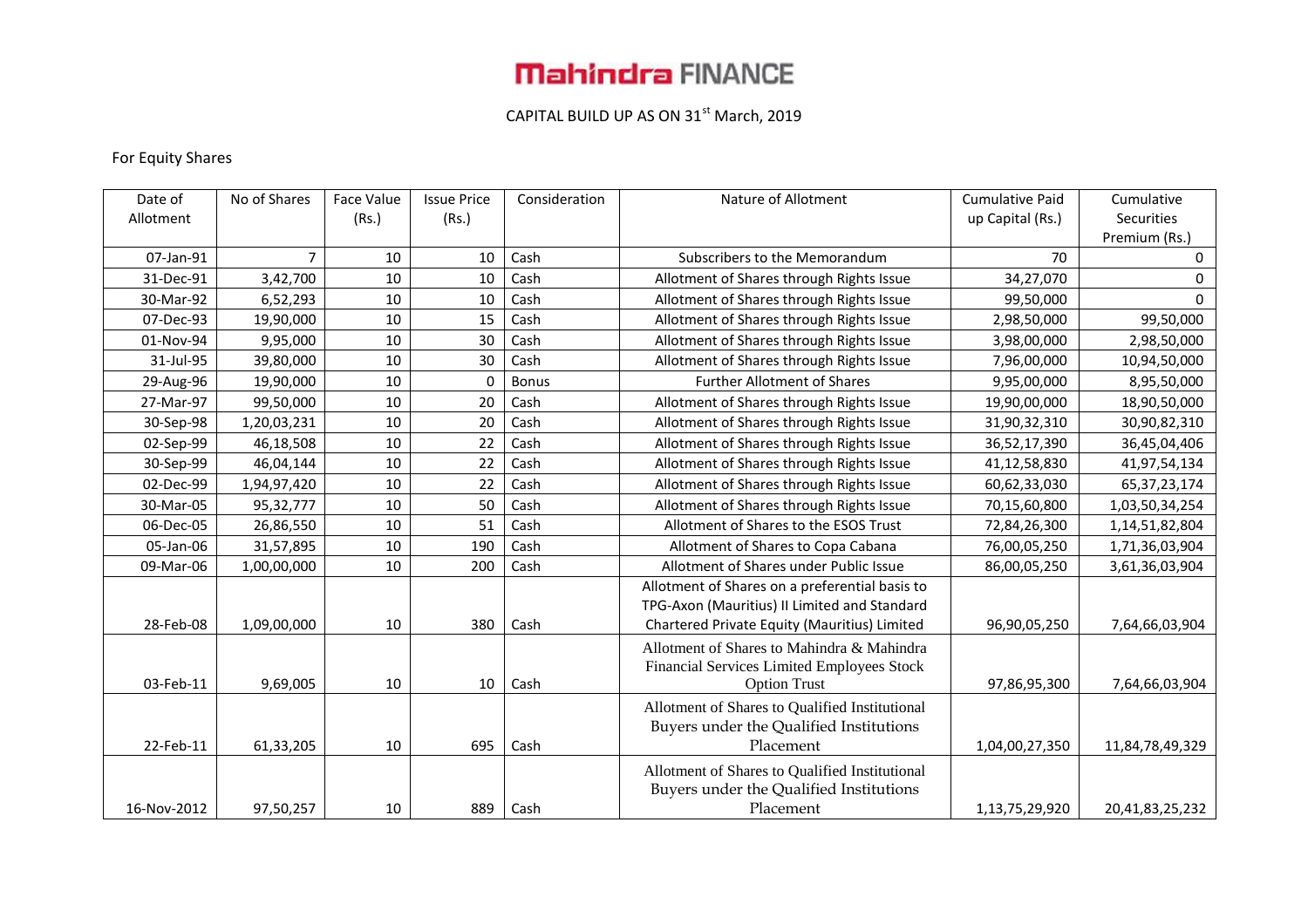## **Mahindra FINANCE**

## CAPITAL BUILD UP AS ON  $31^{st}$  March, 2019

#### For Equity Shares

| <b>Balance as on</b> |              |              |                          |  |                |                     |
|----------------------|--------------|--------------|--------------------------|--|----------------|---------------------|
| 31-Mar-2013          | 56,87,64,960 | $\mathbf{2}$ |                          |  | 1,13,75,29,920 | 20, 15, 58, 07, 775 |
| <b>Balance as on</b> |              |              |                          |  |                |                     |
| 30-June-2013         | 56,87,64,960 | $\mathbf{2}$ | $\blacksquare$           |  | 1,13,75,29,920 | 20,15,81,78,959     |
| <b>Balance as on</b> |              |              |                          |  |                |                     |
| 30-Sep-2013          | 56,87,64,960 | $\mathbf{2}$ | $\blacksquare$           |  | 1,13,75,29,920 | 20, 16, 42, 13, 353 |
| <b>Balance as on</b> |              |              |                          |  |                |                     |
| 31-Dec-2013          | 56,87,64,960 | $\mathbf{2}$ | $\blacksquare$           |  | 1,13,75,29,920 | 20,16,44,50,006     |
| <b>Balance as on</b> |              |              |                          |  |                |                     |
| 31-Mar-2014          | 56,87,64,960 | 2            |                          |  | 1,13,75,29,920 | 20,18,24,73,991     |
| <b>Balance as on</b> |              |              |                          |  |                |                     |
| 30-June-2014         | 56,87,64,960 | $\mathbf 2$  | -                        |  | 1,13,75,29,920 | 20,19,53,14,010     |
| <b>Balance as on</b> |              |              |                          |  |                |                     |
| 30-Sept-2014         | 56,87,64,960 | $\mathbf 2$  |                          |  | 1,13,75,29,920 | 20, 20, 57, 14, 511 |
| <b>Balance as on</b> |              |              |                          |  |                |                     |
| 31-Dec-2014          | 56,87,64,960 | 2            | $\blacksquare$           |  | 1,13,75,29,920 | 20, 20, 72, 64, 778 |
| <b>Balance as on</b> |              |              |                          |  |                |                     |
| 31-Mar-2015          | 56,87,64,960 | $\mathbf{2}$ | -                        |  | 1,13,75,29,920 | 20,23,24,24,516     |
| <b>Balance as on</b> |              |              |                          |  |                |                     |
| 30-June-2015         | 56,87,64,960 | $\mathbf{2}$ | -                        |  | 1,13,75,29,920 | 20,23,68,02,919     |
| <b>Balance as on</b> |              |              |                          |  |                |                     |
| 30-Sep-2015          | 56,87,64,960 | $\mathbf 2$  |                          |  | 1,13,75,29,920 | 20,24,63,35,968     |
| <b>Balance as on</b> |              |              |                          |  |                |                     |
| 31-Dec-2015          | 56,87,64,960 | $\mathbf{2}$ | $\overline{\phantom{0}}$ |  | 1,13,75,29,920 | 20,29,03,75,662     |
| <b>Balance as on</b> |              |              |                          |  |                |                     |
| 31-Mar-2016          | 56,87,64,960 | $\mathbf{2}$ |                          |  | 1,13,75,29,920 | 20,32,52,39,633     |
| <b>Balance as on</b> |              |              |                          |  |                |                     |
| 30-June-2016         | 56,87,64,960 | $\mathbf{2}$ | ۰.                       |  | 1,13,75,29,920 | 20,14,96,36,408     |
| <b>Balance as on</b> |              |              |                          |  |                |                     |
| 30-Sep-2016          | 56,87,64,960 | 2            | $\overline{\phantom{0}}$ |  | 1,13,75,29,920 | 20,16,40,66,658     |
| <b>Balance as on</b> |              |              |                          |  |                |                     |
| 31-Dec-2016          | 56,87,64,960 | $\mathbf{2}$ |                          |  | 1,13,75,29,920 | 20,23,41,98,785     |